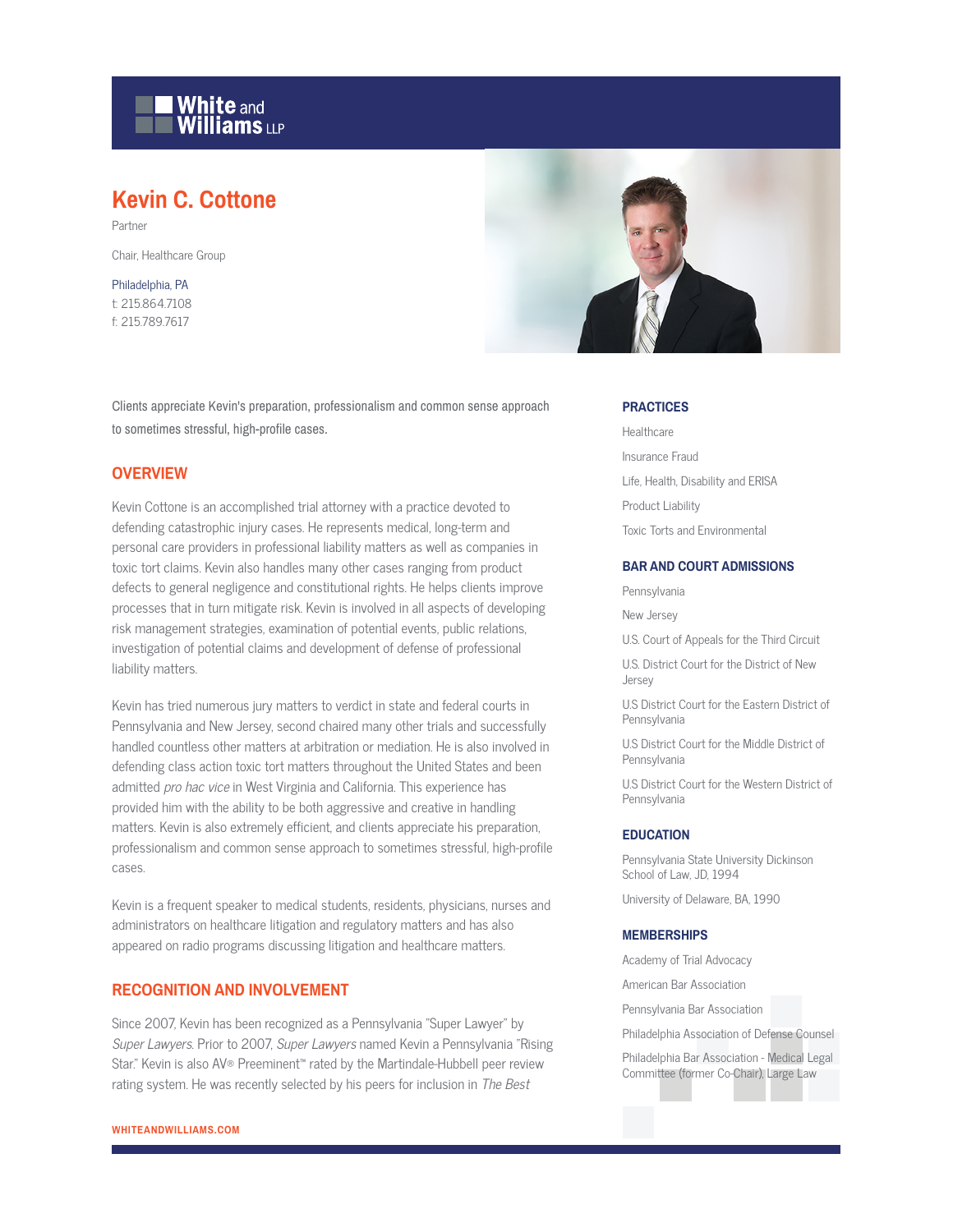

## **Kevin C. Cottone**

## **REPRESENTATIVE MATTERS**

White and Williams Defeats Emergency Injunction Requests To Force Use of Ivermectin To Treat COVID-19 Patient 12.20.21

Successfully defended a hospital and healthcare providers at trial in a matter involving a catastrophic brain injury to a child as a result of a very rare congenital condition

Successfully represented a hospital and an emergency department physician at trial in a matter alleging a delay in diagnosis of bacterial meningitis leading to significant brain injury

Successfully defended a hospital and healthcare providers at trial in a matter involving a delay in diagnosis of pulmonary embolus leading to death

Successfully defended a hospital and healthcare provider at trial in a matter alleging a complication from a gynecologic surgical procedure

Represented a senior living facility in several matters involving a catastrophic fire resulting in the deaths of four residents

Represented a chemical company in matters alleging the development of non-Hodgkin's lymphoma due to environmental exposure to chemicals

Successfully defended a surgeon in a binding arbitration in a matter involving alleged complications by gastric bypass surgery

## **IN THE NEWS**

White and Williams Proudly Supports the Girl Scouts of Eastern Pennsylvania Take the Lead 4.21.22

Best Lawyers® Recognizes 38 White and Williams Lawyers 8.19.21

Congratulations 2020 DE, MA, NY and PA Super Lawyers and Rising Stars 11.5.20

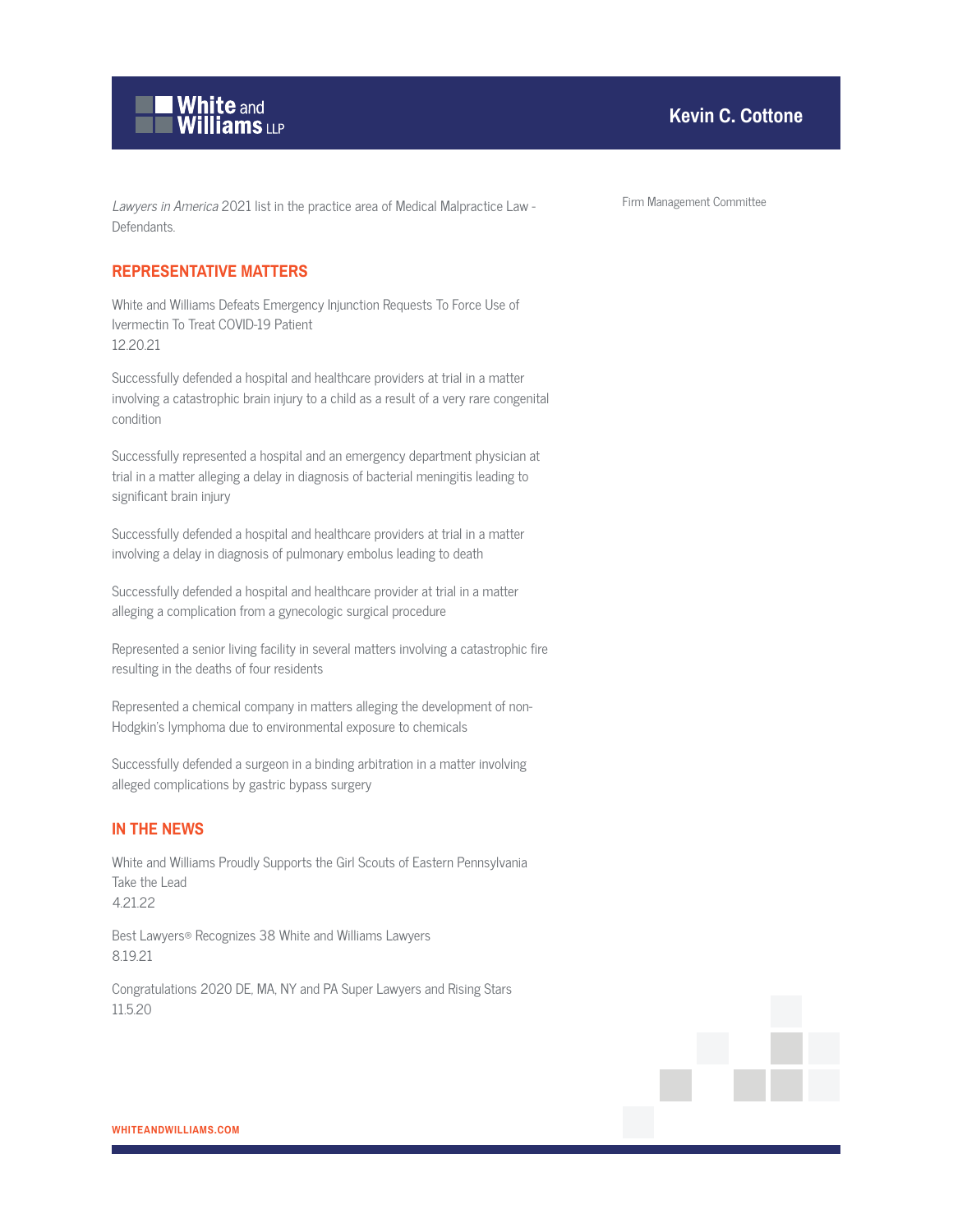

Best Lawyers® Recognizes 43 White and Williams Lawyers 8.20.20

Kevin Cottone Provides Insight on Inconclusive PA Med Mal Venue Report Law360, 2.5.20

Congratulations 2019 DE, MA, NJ, NY and PA Super Lawyers and Rising Stars 10.17.19

White and Williams Sponsors DRI Nursing Home/ALF Litigation Seminar 8.20.19

Best Lawyers® Recognizes 29 White and Williams Lawyers 8.15.19

Kevin Cottone Comments on PA Medical Malpractice Venue Rule Verdict Data Law360, 3.1.19

Kevin Cottone Appears Before PA House Majority Committee on Proposed Repeal of Medical Malpractice Venue Rule 2.15.19

Congratulations 2018 DE, MA, NJ, NY and PA Super Lawyers and Rising Stars 10.18.18

Best Lawyers Recognizes Twenty White and Williams Lawyers 8.15.18

Congratulations 2017 DE, MA, NJ, NY and PA Super Lawyers and Rising Stars 11.11.17

Congratulations 2016 DE, MA, NJ, NY and PA Super Lawyers and Rising Stars 10.18.16

Congratulations 2015 DE, MA, NJ, NY and PA Super Lawyers and Rising Stars 10.21.15

## **EVENTS**

COVID-19 Insurance Program Webinar, 8.11.20

Legal Hot Topics: Dealing with the Disgruntled Employee The Graham Company's Executive Healthcare Risk Forum (Philadelphia, PA), 9.20.17

Litigation Tactics for Young Lawyers Philadelphia Association of Defense Counsel, 4.27.17



**WHITEANDWILLIAMS.COM**